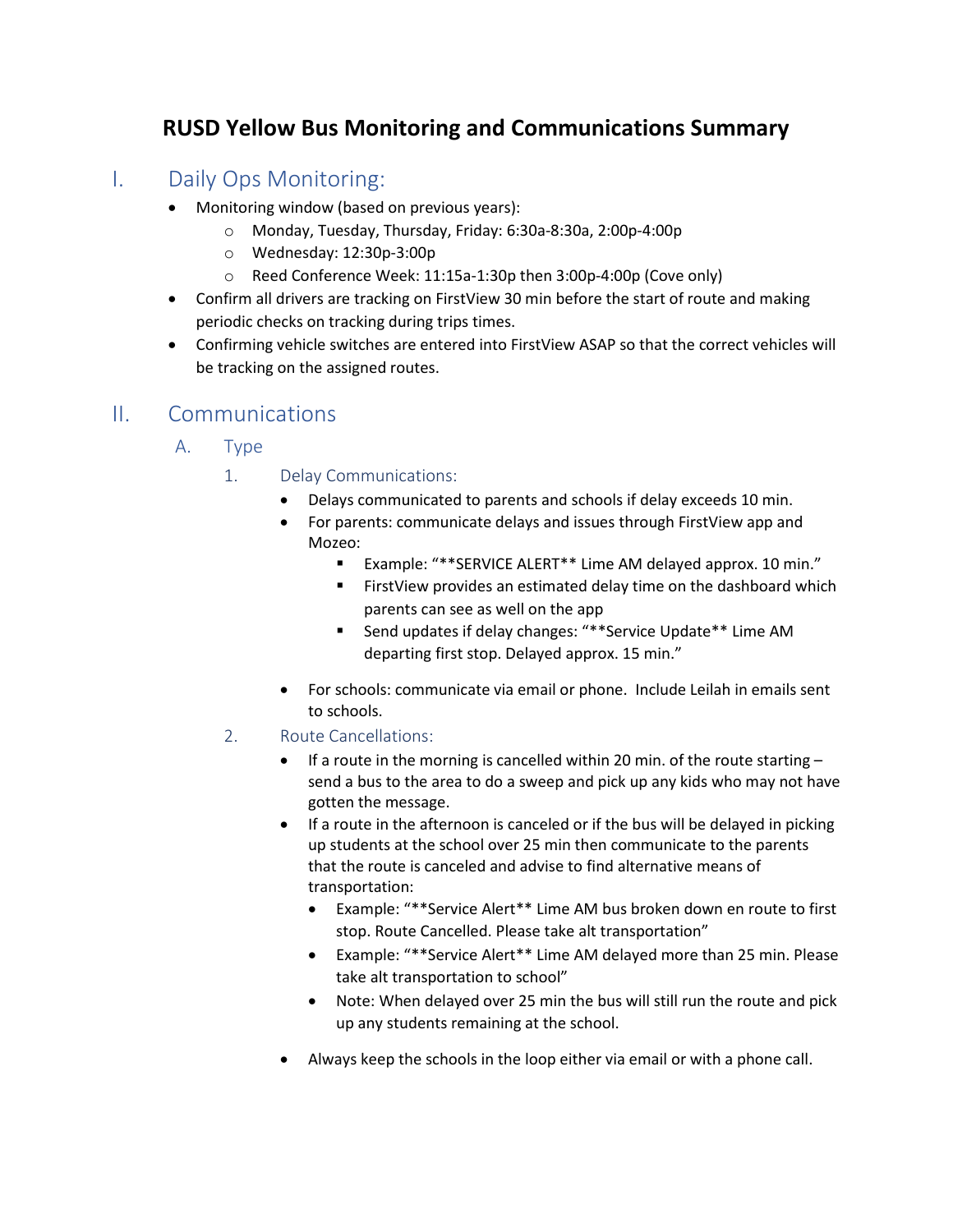#### 3. Other Communications:

- For delays that are known ahead of time (e.g. construction resulting in delays or detours, consolidated routes due to driver shortage) communications should be sent via email (list provided by Leilah on pass sales document) and through the FirstView app.
	- o FirstView Example: "Service Alert\*\* Due to driver illness, lime and gray AM routes will be combined. Stops before Mariner Green townhomes and after the Little School are cancelled. Riders may board at any stop. Note changes in times to ALL lime and gray stops below: Paradise Dr at Taylor Rd -8:11 AM / Martinique Ave btwn Jamaica St & Trinidad Dr - 8:13 AM / Paradise Dr at Mateo Dr -8:14 AM / Paradise Dr at Hillcrest Rd -8:15 AM / Trestle Glen Blvd at Shepard Way -8:16 AM / Del Mar School -8:25 AM."
	- o FirstView Example: "\*\*Service Reminder\*\* Due to construction on San Francisco Blvd students using the Memorial Park stop will be rerouted to the public bus stop at Sir Francis Drake Blvd &
- When students (1st grade and under only) are not met by a parent or guardian:
	- $\circ$  If at the last stop and the driver does not have a following trip to run, ask driver to hold at the stop and then call the parent (phone number provided in the pass sales list provided by Leilah).
	- $\circ$  If the driver cannot hold or the parent is unavailable, advise the driver to take the student to Del Mar.
	- o Contact parent and Del Mar staff about the situation.
	- o Send email to Leilah with student's name detailing the situation.

#### B. Bus Accident Procedures:

- 1. Find out relevant details: location of accident, status/safety of students, and CHP ETA
- 2. Send messages to parents with relevant details via Mozeo and FirstView. Do this before answering any more calls/emails. Ex. "WH-1 AM bus has been involved in a minor accident. No students injured." "Bus is stopped at Butterfield & Deer Hollow. CHP is on the way - ETA 20 min." "All students must be cleared by CHP before they can exit the bus."
- 3. Call the school to notify them
- 4. Return calls/emails from parents
- 5. Update parents with any new information

**Note:** CHP will need to get the names and ages of all students on the bus. After CHP has completed their review of students, then they can be released to a parent. Also, send a back up bus for any students not picked up by a parent.